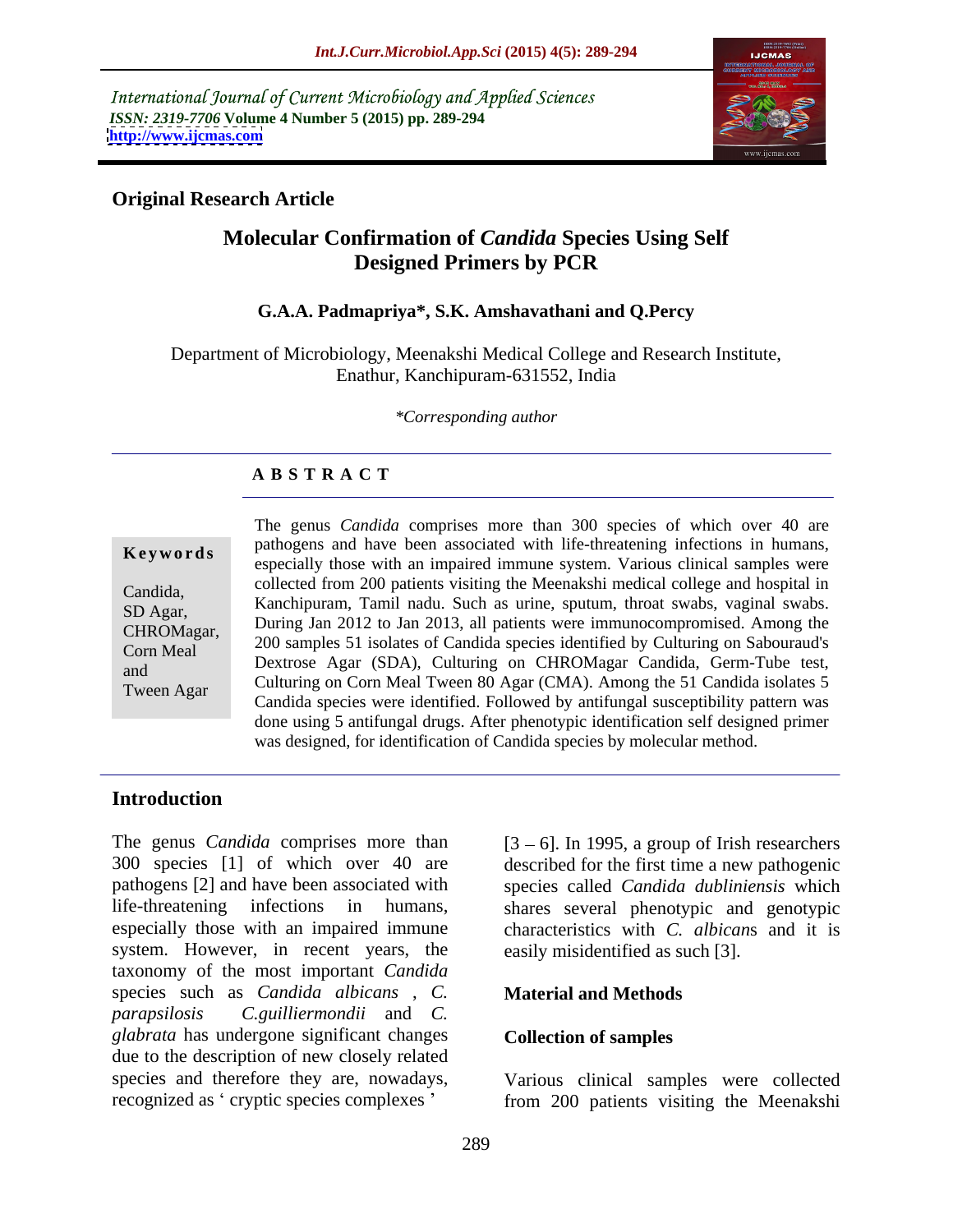medical college and hospital in 37oC for 48 hr. Presumptive identification Kanchipuram ,Tamil nadu. Such as urine, sputum, throat swabs, vaginal swabs. During Jan 2012 to Jan 2013. All patients were immunocompromised. C- Germ-tube test

# **A- Culturing on Sabouraud's Dextrose**

All samples were cultured onto Sabouraud's Dextrose Agar (SDA) (HiMedia, Mumbai, of germ-tubes. Formation of germ tubes was India) plates supplemented with 0.05% seen as long tube like projections extending (W/V) chloramphenicol(7).Cultures were from the yeast cells with no constriction or incubated at 37oC for 24-48 hours after septa at the point of attachment to the yeast which the growing fungi were purified and cells. The germ tube is indicative of *C*. kept in *albicans* and *C*. *dubliniensis* (7).

slants for further phenotypic and molecular

### **B- Culturing on CHROMagar Candida**

Chromogenic media contain chromogenic Candida species (C. albicans and C. substrates which react with enzymes *dubleniensis*) is a encouraged by culturing secreted by the target microorganisms to on CMA. This test is negative with other yield colonies of varying colours Candida species. All yeast isolates were (8).CHROMagar Candida Differential agar subcultured on SDA and and in glycerol (HiMedia) is a selective and differential water (15%V/V) and kept under low medium, which facilitates rapid isolation temperature for further molecular and in and presumptive identification of some yeasts from mixed cultures. The medium contained (g/L): agar 15; peptone 10.2; chromogenic mix 22; chloramphenicol 0.5; pH: 6.1. According to the manufacturer 47.7 The disc diffusion test was performed grams of the powdered medium were slowly according to the procedure described in the dispersed in 1 liter of sterile distilled water Clinical and Laboratory Standard Institute and brought to a boil by repeated heating (CLSI, 2004). Cell suspensions of individual until complete fusion of agar grains. The Candida strains were prepared in 2 ml sterile medium was cooled in a water bath to 45- 0.85% saline solution. The turbidity was 50°C, with gentle stirring, then poured into adjusted to yield 0.5 McFarland standard sterile Petri dishes and allowed to solidify. (approximately 5x10<sup>3</sup> cells/ml). Five kinds Separate colonies from all of antifungal agents obtained from HiMedia

onto CHROMagar Candida and incubated at

was done based on colony colour of the growing *Candida* strains.

### **C- Germ-tube test**

**Phenotypic identification of Candida** Small inoculum of suspected Candida **isolates** cultures were inoculated into 1 ml of human Agar (SDA) **of culture was placed on a glass slide**, serum in a small tube and incubated at 37 oC for 2 hours. After incubation, a loop-full overlaid with a cover-slip and examined microscopically for the presence or absence

### studies. **D- Culturing on Corn Meal Tween 80 Agar (CMA)**

Chlamydospore formation by certain vitro antifungal sensitivity test(9,10)

### **Antifungal susceptibility test**

*Candida* isolates on SDA were subcultured interpretative breakpoints of these antifungal Company in India were tested. The agents were done (11) as shown in table 1.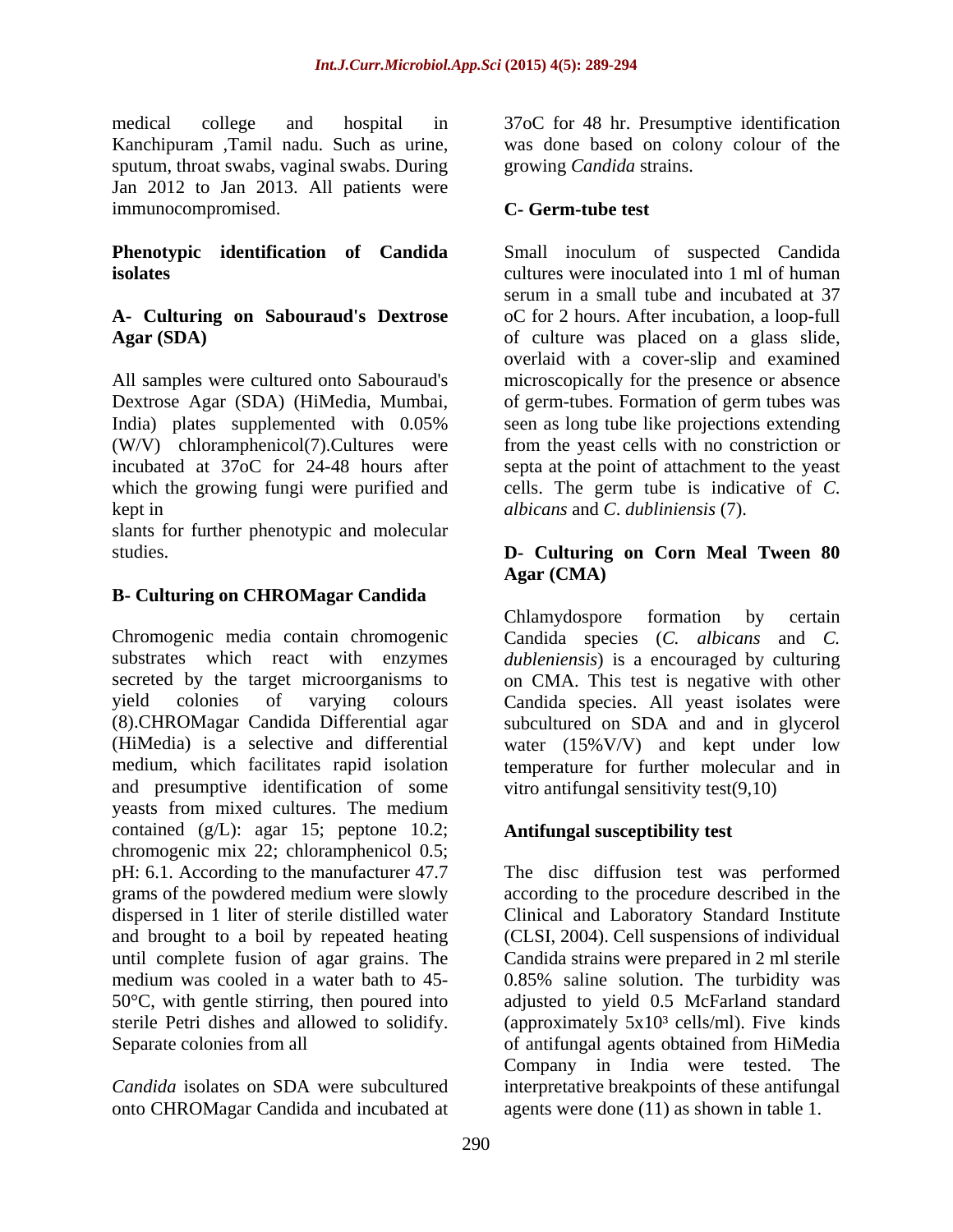#### **Candida species confirmation by self designed primers**

A sperific self designed primer were used. CPA1 GCCAGAGATTAAACTCAACCAA The primer designed from ITS region of CPA2 sequenced gene with the help of CCTATCCATTAGTTTATACTCCGC bioinformatics friends. Total DNA was extracted as described by philippsen et.al Candida tropicalis-372 bp (1991). Pure fast - \* fungal genomic DNA purification kit was used for DNA extraction. After extraction of DNA is CTR2 TGGCCACTAGCAAAATAAGCGT checked by loading in 1% agarose gel and 1 ul of extracted DNA is used for PCR Candida albicans amplification, Master mix  $25\mu l$ , primer (F) – 1 µl, primer R - 1µl, genomic DNA  $-$  1 µl, Product size:273bp water – 22 µl, total volume – 50 µl was 5'-TTTATCAACTTGTCACACCAGA-3' prepared, after that initial denatatation 94°c for 3 min. denatmation 94°c for 1 min. annealing 55°c for 1 min. entention 72°c for Yeasts are common fungal agents affecting

this 51 patients (25.5%) by positive culturing glabrata, Candida kursei, Candida

5'-TGAAAGCGCATGGGCGGTGTTA-3' / 5'-ACCTACAGCCAACCATCCACGG-3'

*Candida parapsilosis*

## Product: 300bp CPA2 CCTATCCATTAGTTTATACTCCGC

*Candida tropicalis*-372 bp

#### CTR1 CAATCCTACCGCCAGAGGTTAT CTR2 TGGCCACTAGCAAAATAAGCGT

#### *Candida albicans*

Product size:273bp 5'-ATCCCGCCTTACCACTACCG-3

5 in has been settled. After amplication, the humans. They cause diseases with severity amplican loaded in to 2% ayarose gel, result ranging from benign to potentially lifewill be taken from gel documentation threatening infections, with the most system. **Example 3** commonly yeasts being the *Candida* species. **Results and Discussion species** causing over half of all the yeast Of the 200 immunocompromised patients the prevalence of yeast infections caused by 100 males and 100 were females. Among *non-albican Candida* such as *Candida* on Sabouraud's agar medium. *tropicalis* and *Candida parapsilosis* have Characteristics of yeasts cultured on SDA, been reported in many parts of the CMA and CA Candida media and world(13). Results obtained in this study identification after phenotyping establish several points pertinent to the **Self designed primers for Candida species:** immunocompromised patients*.* Five Candida *Pichia guilliormondii tropicalis, Candida parapsilosis, Candida* Product:315bp were isolated from the various clinical GCATCGATGAAGAACGCAGC samples of immunocompromised patients. GTTTGGTTGTTGTAAGGCCGGG In my study *Candida* species are identified *Candida dubliniensis* polymerase chain reaction(PCR). After product: 102bp was confirmed by the self designed primers. *Candida albicans* remains the predominant infection cases in the world(12). Increase in *glabrata, Candida kursei, Candida* prevalence of Candidiasis in species *(Candida albicans, Candida guilliermindii* and *Candida dubliniensis*) by CHROM agar, biochemical reactions and phenotypic identification, *Candida* species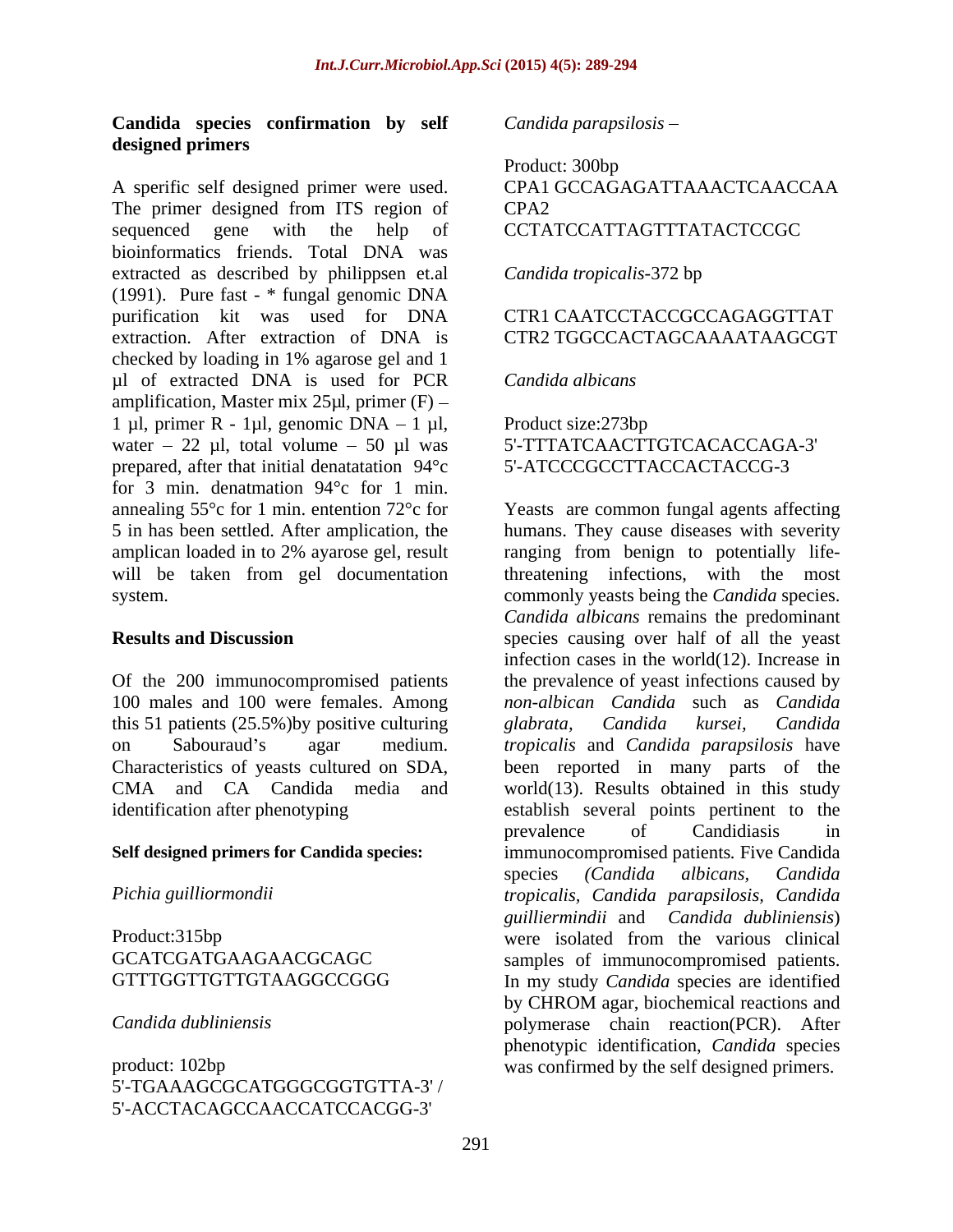#### *Int.J.Curr.Microbiol.App.Sci* **(2015) 4(5): 289-294**

| <b>Antifungal agents</b><br>(abrivations) | <b>Concentration</b><br>/disc | <b>Sensitive</b> | Intermediate | Resistant |
|-------------------------------------------|-------------------------------|------------------|--------------|-----------|
| $\Delta$ mphotericin–B(AM-B)              | 100U                          | $\geq$ 15        | $10 - 14$    | $<$ 10    |
| Nysitatin(NYS)                            | 100U                          | $\geq$ 15        | $10 - 14$    | $<$ 10    |
| Fluconazole(FLU)                          | 10 <sub>ug</sub>              | $\geq$ 19        | $15 - 18$    | $\leq$ 14 |
| Ketoconazole (KET)                        | 10 <sub>ug</sub>              | $\geq$ 28        | $21 - 27$    | $\leq$ 20 |
| Itraconazole(ITR)                         | 10 <sub>ug</sub>              | $\leq$ $\leq$    | $14 - 22$    | $\leq$ 13 |

**Table.1** Interpretative breakpoints of antifungal agents: Zone of activity in mm

**Table.2** The table shows (2&3) characteristics of Candida species and antifungal susceptibility of Candida species

| S.No | Growth on     | Colour in  | Chlamydo-                | No.of | Identification of  |
|------|---------------|------------|--------------------------|-------|--------------------|
|      | <b>SDA</b>    | chrom agar | spore on CMA isolates    |       | species            |
|      | Budding cells | Green      |                          |       |                    |
|      | & hyphae      |            |                          | 36    | Candida albicans   |
|      | Budding cells | Blue       |                          |       |                    |
|      | & hyphae      |            |                          |       | Candida tropicalis |
|      | Budding cells | Creamy     |                          |       |                    |
|      | & hyphae      | pink       | $\overline{\phantom{0}}$ |       | Candida            |
|      |               |            |                          |       | guilliermondii     |
|      | Budding cells | Cream      |                          |       |                    |
|      | & hyphae      |            | $\overline{\phantom{a}}$ |       | Candida            |
|      |               |            |                          |       | parapsilosis       |
|      | Budding cells | Dark green |                          |       |                    |
|      | & hyphae      |            | $++$                     |       | Candida            |
|      |               |            |                          |       | dubliniensis       |

#### **Table.3** Antifungal susceptibility test

| Drugs used      | Sensitivity | Intermediate | Resistant |
|-----------------|-------------|--------------|-----------|
| Amphotericin -B |             |              |           |
| Fluconazole     |             |              |           |
| Itraconazole    |             |              |           |
| Ketaconazole    |             |              |           |
| Nystatin        |             |              |           |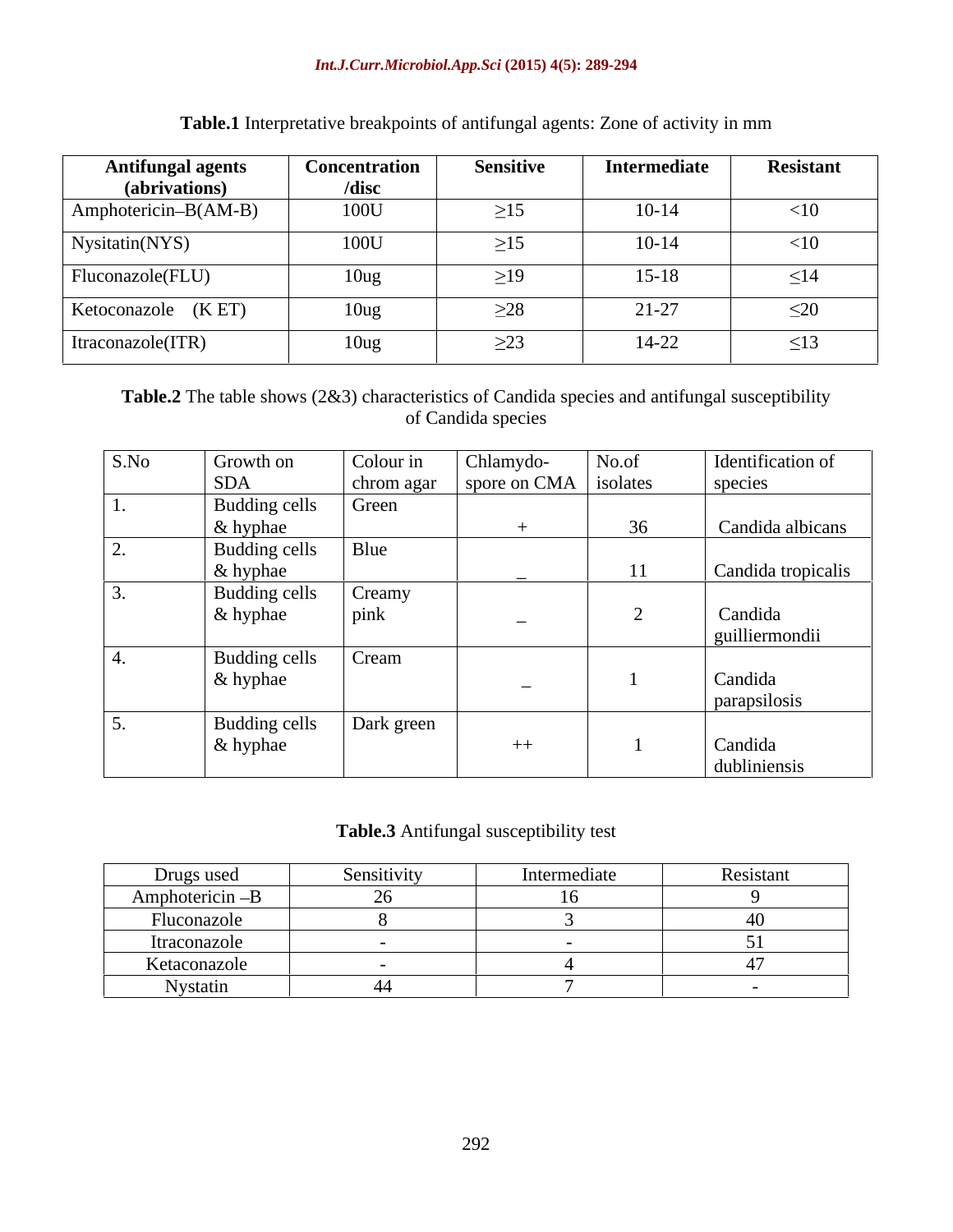Gel image of Candida species



This self designed primer confirmed by the candidosis in HIV infected sequencing. Among five self designed primers only *Candida albicans* and *Candida*  the highest rate of isolates are *Candida albicans* followed by *Candida tropicalis.* Polymerase chain reaction is very less time consumable than sugar fermentation and

- 1.Lachance MA, Boekhout T, Scorzetti G, Fell JW, Boekhout T (eds). *The Yeasts* : *A Taxonomic Study* . 5th
- 2.Johnson E. Rare and emerging *C andida*
- 3.Sullivan DJ, Westerneng TJ, Haynes KA, *dubliniensis* sp. nov.: phenotypic and

candidosis in HIVinfected individuals. *Microbiology* 1995; **141**   $: 1507 - 1521.$ 

- *tropicalis* primers are sequenced. Because, 4. Alcoba-Fl ó rez J, M é ndez-Alvarez S, sugar assimilation. *Clin Microbiol* 2005; **43** : 4107 Cano J, *et al* . Phenotypic and molecular characterization of *Candida nivariensis* sp. nov., a possible new opportunistic fungus. *J*  4111.
- **References** 5. Tavanti A, Davidson AD, Gow NA, Fell JW, Kurtzman CP. *Candida metapsilosis* spp. nov. to replace Berkhout (1923). In: Kurtzman CP, *Candida parapsilosis* groups II and Maiden MC, Odds FC. *C andida orthopsilosis* and *Candida*  III. *J Clin Microbiol* 2005; **43** : 284 292.
	- edn. Amsterdam: Elsevier, 2011: 987 6. Correia A, Sampaio P, James S, Pais C. *C*  1278. *andida bracarensis* sp. nov., a novel species. *Curr Fungal Inf Rep*2009; **3**  phenotypically similar to *Candida* : 152 159. *glabrata* . *Int J Syst Evol Microbiol* anamorphic yeast species  $2006$ ; **56** :  $313 - 317$ .
	- Bennett DE, Coleman DC. *Candida*  molecular characterization of a novel and Kannan, S. (2010): Culture and species associated with oral Identification of Candida albicans7. Bhavan, PS.; Rajkumar, R.; Radhakrishnan, S.; Seenivasan, C.